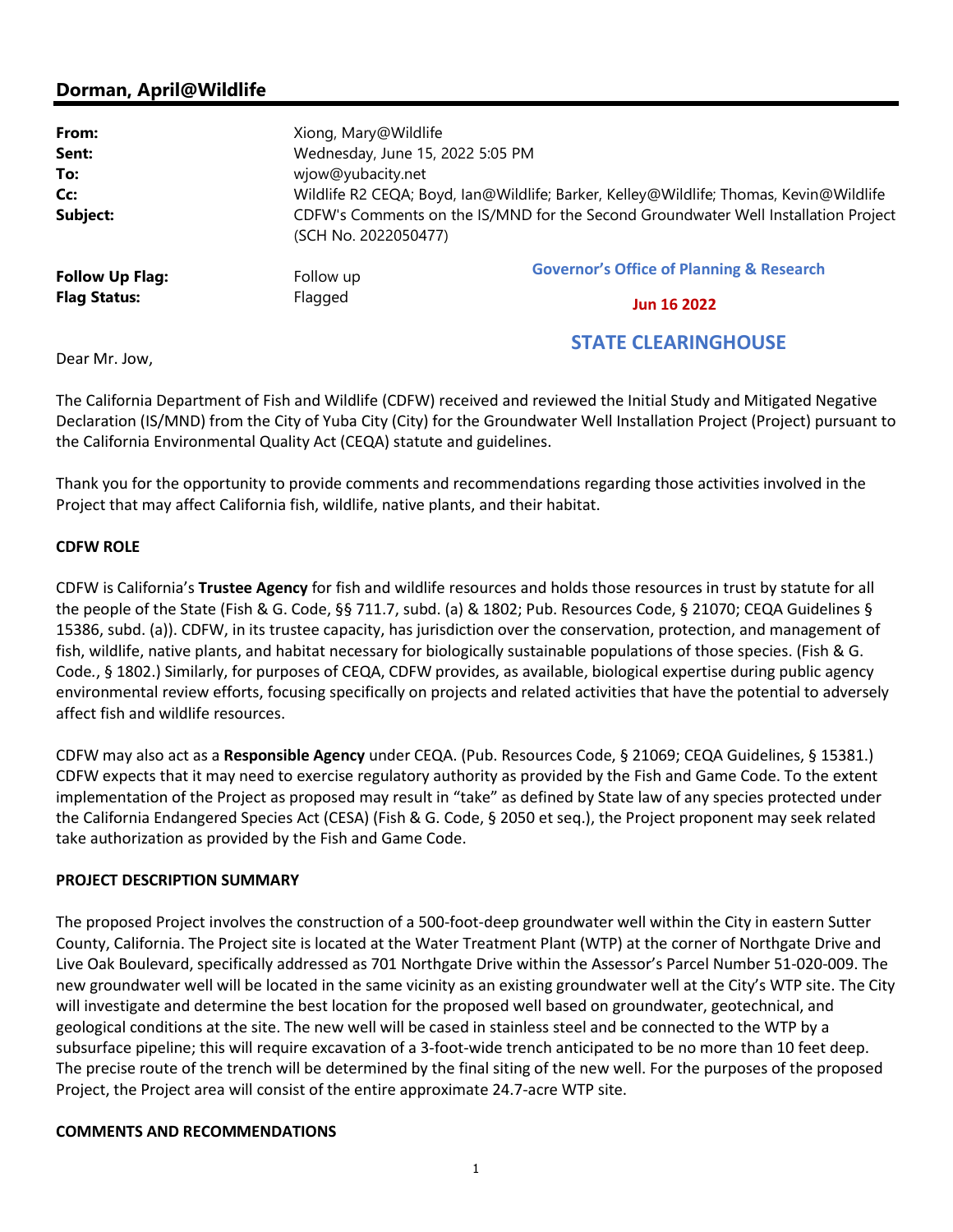CDFW offers the comments and recommendations below to assist the City in adequately identifying and, where appropriate, mitigating the Project's significant, or potentially significant, direct and indirect impacts on fish and wildlife (biological) resources.

# *Worker Environmental Awareness Program (WEAP) training*

CDFW recommends a qualified biologist provide a WEAP training for all construction personnel before any construction activities begin. At a minimum, the training should include a description and discussion of the mitigation measures within the IS/MND and a brief description of each species that have a potential to occur on the Project according to Table 3-9 of the IS/MND, including a discussion of identification, habitat, and legal protections.

### *Nesting Bird Surveys and Protection*

Sections 3503, 3503.5, and 3513 of the Fish and Game Code protect nesting and migratory birds and birds of prey. Section 3503 states that it is unlawful to take, possess, or needlessly destroy the nest or eggs of any bird, except as otherwise provided by the Fish and Game Code or any regulation made pursuant thereto. Section 3503.5 states that it is unlawful to take, possess, or destroy any birds in the orders Falconiformes or Strigiformes (birds of prey) or to take, possess, or destroy the nest or eggs of any such bird except as otherwise provided by the Fish and Game Code or any regulation adopted pursuant thereto. Section 3513 states that it is unlawful to take or possess any migratory nongame bird as designated in the federal Migratory Bird Treaty Act (MBTA).

The IS/MND mitigation measure BIO-1b (Pre-Construction Nesting Bird Survey) requires pre-construction nesting bird surveys of suitable habitats in the Project area within 14 days prior to the commencement of Project construction if construction is scheduled during the nesting season (February 1 to August 31) and that the survey area shall include the Project footprint and a 300-foot radius for raptors and a 100-foot radius for other birds protected under the MBTA.

Please note that bird species can construct nests and begin laying eggs in less than 14 days, and a pre-construction nesting bird survey scheduled within 14 days prior to construction may therefore miss some instances of nesting. Many bird species may initiate nest-building and begin laying eggs very rapidly, and some bird species may construct a nest in as few as two or three days (Shaffer, 2021). To minimize the chances of missing nests, CDFW recommends scheduling the survey within three (3) days before the start of ground disturbing activities. In addition, Fish and Game Code protections for nesting and migratory birds apply regardless of the time of year, and some bird species may nest during the winter and fall months. If an active nest is discovered outside of the typical nesting season, it should be avoided using the same avoidance measures that would be applied during the typical nesting season until such time as the young have fully fledged and are foraging independently of their parents.

The IS/MND mitigation measure BIO-1c (Establish Nest Buffers) requires that on discovery of any active nests near work areas, the biologist shall determine appropriate construction setback distances based on applicable CDFW and/or U.S. Fish and Wildlife Service guidelines and/or the biology of the species in question.

CDFW recommends including performance-based protection measures for avoiding all nests protected under the MBTA and Fish & G. Code and is available to provide comments and feedback on nesting bird avoidance strategies, as necessary. A buffer may need to be increased based on the birds' tolerance level to the disturbance. The following is an example of a performance-based protection measure: Should construction activities cause the nesting migratory bird or raptor to vocalize, make defensive flights at intruders, get up from a brooding position, or fly off the nest, the exclusionary buffer should be increased such that activities are far enough from the nest to stop this agitated behavior by the migratory bird or raptor. The exclusionary buffer should remain in place until the chicks have fledged or as otherwise determined by a qualified biologist.

### *Burrowing Owl (Athene Cunicularia)*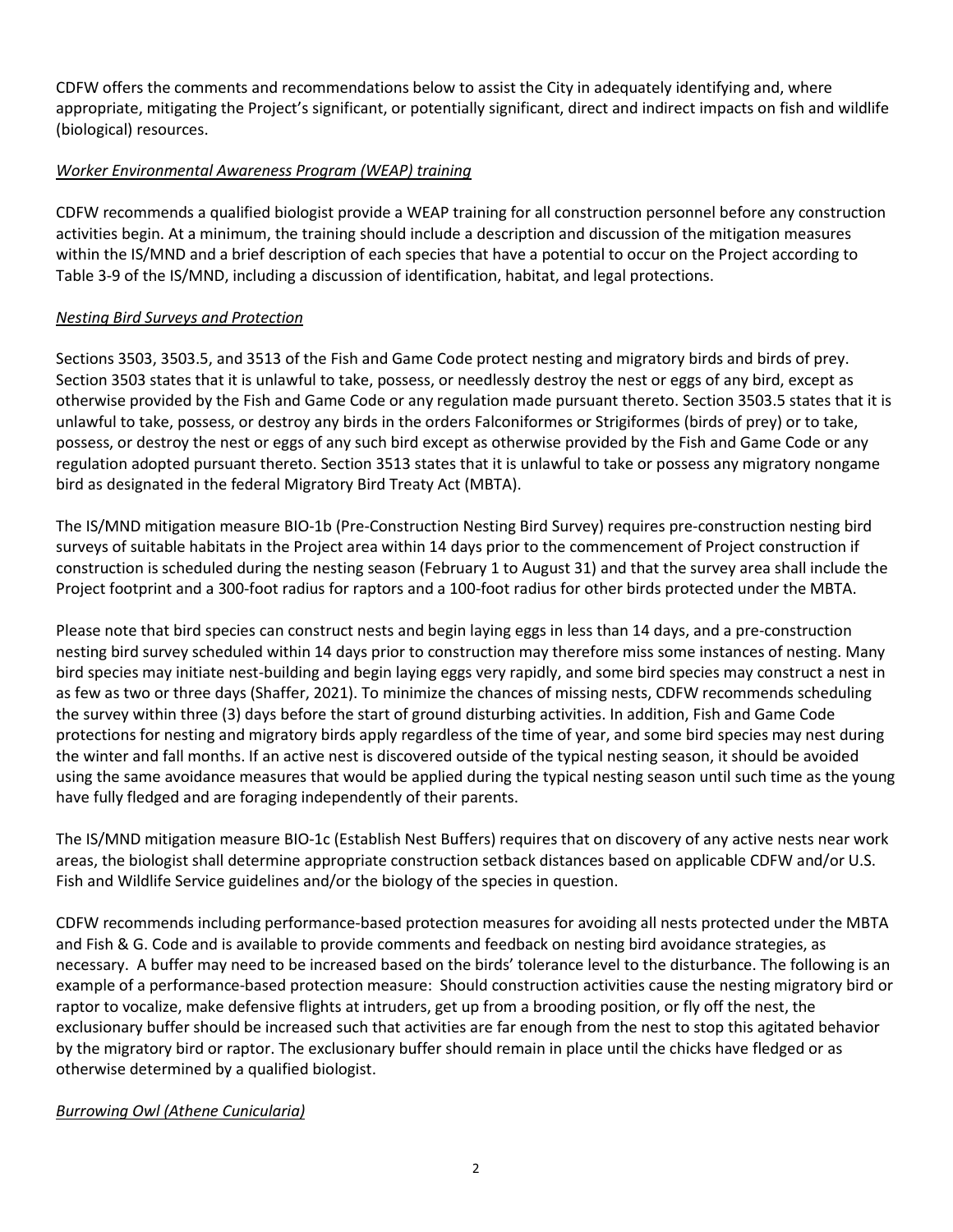Section 15126.4 (a)(1)(B) of the CEQA guidelines states that formulation of mitigation measures should not be deferred until some future time. As written, the following measures (Mitigation Measures BIO-2c and BIO-2d) rely on future approvals or agreements as a means to bring identified significant environmental effects to below a level of significance. Because there is no guarantee that these approvals or cooperation with all the involved entities will ultimately occur, the mitigation measures are unenforceable and do not explain how the impacts to biological resources would be reduced to a less than significant level.

The IS/MND mitigation measure BIO-2c states (Establish Avoidance Radius) that if an active, occupied burrow is discovered within 656 feet of the Project footprint, the City and CDFW will be notified and an avoidance radius will be established and fenced around the occupied burrow, in consultation with the City and CDFW.

CDFW recommends that if an active burrow is discovered within 656 feet of the Project footprint, an avoidance radius should be implemented following the recommendations in the CDFW Staff Report on Burrowing Owl Mitigation (CDFW, 2012) as well as including performance-based protection measures. A buffer may need to be increased based on the birds' tolerance level to the disturbance. Active burrows should be monitored by a qualified biologist throughout the construction phase to determine the effectiveness of buffers, visual screens, or other measures, and to determine if vehicle traffic is jeopardizing an active nest. CDFW is available to assist with the development of potential measures to offset impacts if desired.

The IS/MND mitigation measure BIO-2d (Prepare Relocation Plan) requires that if avoidance of the occupied burrow is not feasible, a passive relocation plan shall be prepared in consultation with the City and CDFW and that the passive relocation plan will be implemented only upon City and CDFW approval.

CDFW recommends that if avoidance of the occupied burrow is not feasible, the IS/MND should propose mitigation measures that establish performance standards to evaluate the success of the proposed mitigation, provide a range of options to achieve the performance standards, and must commit the lead agency to successful completion of the mitigation. CDFW recommends that the passive relocation plan be implemented following the passive relocation recommendations in the CDFW Staff Report on Burrowing Owl Mitigation (CDFW, 1995).

### *Swainson's Hawk (Buteo Swainsoni)*

The IS/MND mitigation measure BIO-3a (Pre-Construction Swainson's Hawk Survey) requires that if Project construction is anticipated to commence during the Swainson's hawk nesting season (March 1 through September 15), a qualified biologist shall conduct a pre-construction survey within 0.25 miles of the Project footprint in accordance with the Recommended Timing and Methodology for Swainson's Hawk Nesting Surveys in California's Central Valley (Swainson's Hawk Technical Advisory Committee, 2000).

A single survey may not be adequate to identify and avoid Swainson's hawk nests. Furthermore, the timing of the survey may preclude identification of nests. Swainson's hawks are migratory and return to their breeding grounds in early March to April. They generally lay their eggs in early April to early May (CDFW, 1994). A pre-construction survey timed early in the nesting season may fail to identify Swainson's hawk nests simply because the hawks have not arrived yet. With a delay between the survey and the start of construction, a pair of Swainson's hawks may arrive and begin nesting between the survey date and the start of construction. Additionally, nests are often extremely difficult to locate while eggs are being laid and incubated and while newly hatched chicks are present because the parents avoid drawing attention to the nest site. CDFW recommends that the mitigation measure BIO-3a be revised to require multiple surveys conducted in different periods of the nesting season as described in the Recommended Timing and Methodology for Swainson's Hawk Nesting Surveys in California's Central Valley (Swainson's Hawk Technical Advisory Committee, 2000) to adequately identify and avoid Swainson's hawk nests.

### **ENVIRONMENTAL DATA**

CEQA requires that information developed in environmental impact reports and negative declarations be incorporated into a database which may be used to make subsequent or supplemental environmental determinations (Pub. Resources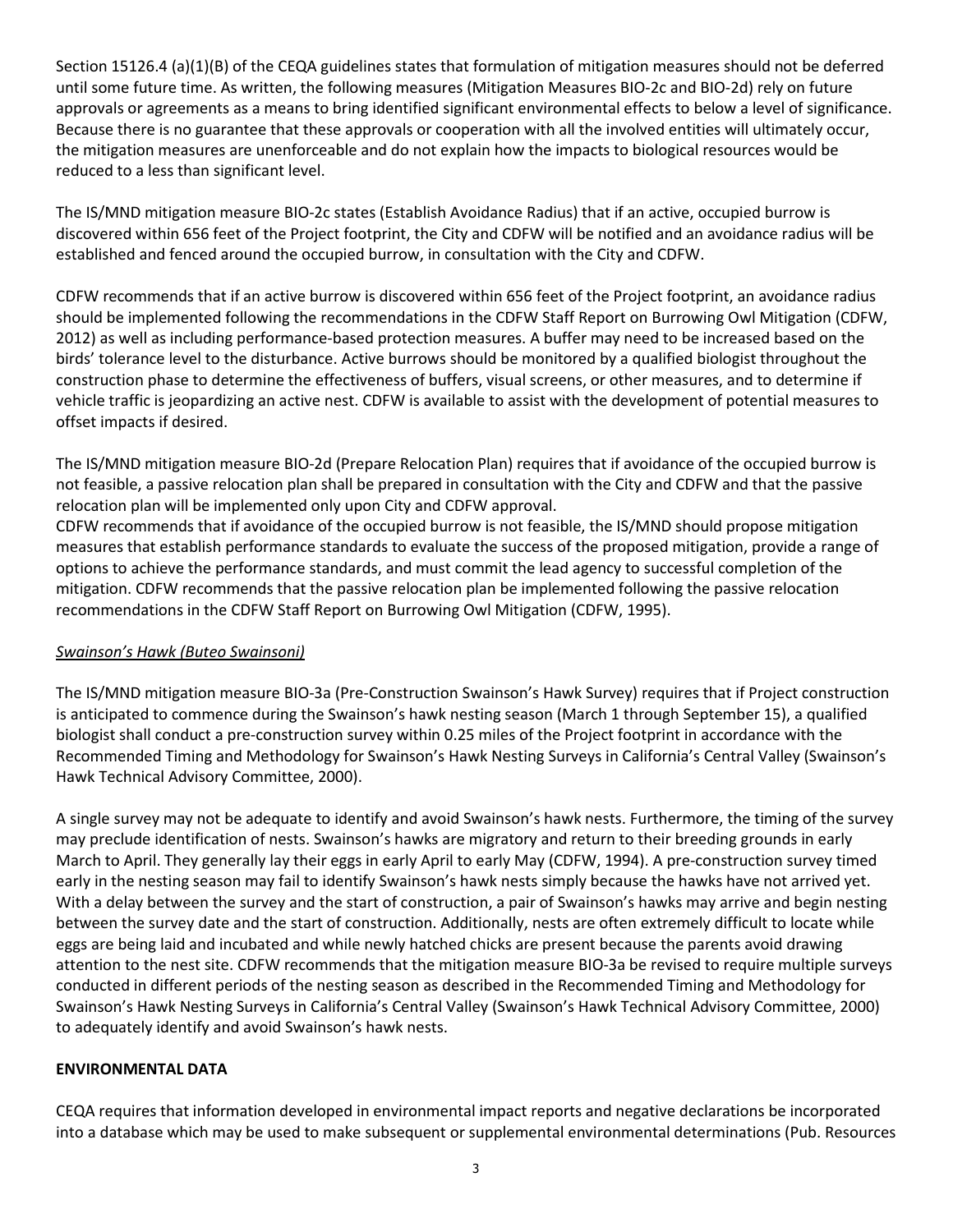Code, § 21003, subd. (e)). Accordingly, please report any special-status species and natural communities detected during Project surveys to the California Natural Diversity Database (CNDDB). The CNNDB field survey form can be found at the following link: https://www.wildlife.ca.gov/Data/CNDDB/Submitting-Data. The completed form can be submitted online or mailed electronically to CNDDB at the following email address: CNDDB@wildlife.ca.gov.

### **FILING FEE**

The Project, as proposed, would have an impact on fish and/or wildlife, and assessment of filing fees is necessary. Fees are payable upon filing of the Notice of Determination by the Lead Agency and serve to help defray the cost of environmental review by CDFW. Payment of the fee is required in order for the underlying project approval to be operative, vested, and final. (Cal. Code Regs, tit. 14, § 753.5; Fish & G. Code, § 711.4; Pub. Resources Code, § 21089.)

# **CONCLUSION**

Pursuant to Public Resources Code § 21092 and § 21092.2, CDFW requests written notification of proposed actions and pending decisions regarding the proposed project. Please direct written notifications to: California Department of Fish and Wildlife North Central Region, 1701 Nimbus Road, Rancho Cordova, CA 95670 or emailed to R2CEQA@wildlife.ca.gov.

CDFW appreciates the opportunity to comment on the IS/MND to assist in identifying and mitigating Project impacts on biological resources. CDFW personnel are available for consultation regarding biological resources and strategies to minimize and/or mitigate impacts. Questions regarding this letter or further coordination should be directed to Mary Xiong, Senior Environmental Scientist (Specialist) at (916) 212-3876 or mary.xiong@wildlife.ca.gov.

Sincerely,

### *Mary Xiong*

Senior Environmental Scientist (Specialist) Habitat Conservation Program California Department of Fish and Wildlife – North Central Region Cell: (916) 212-3876